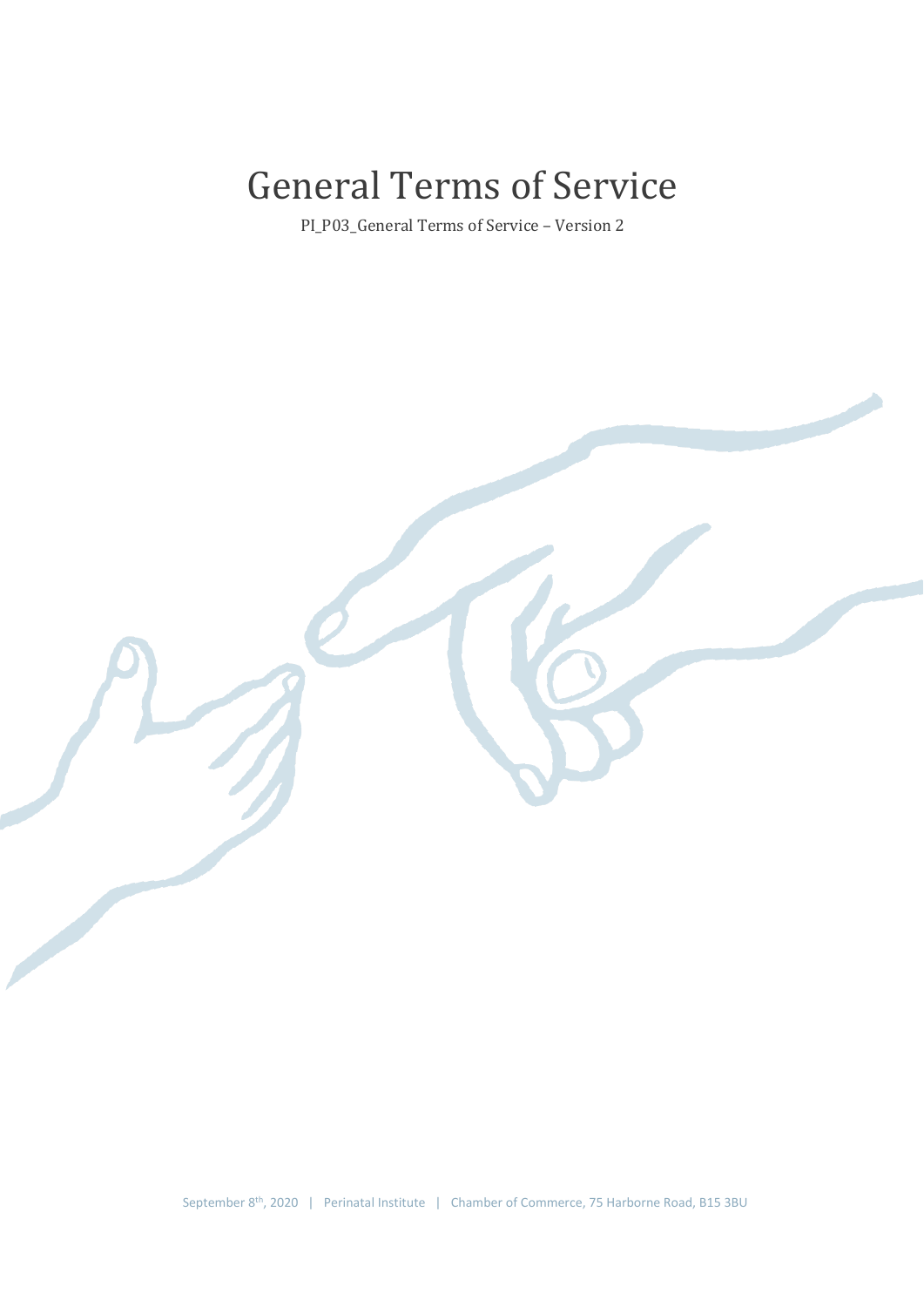## **Reviewers**

| <b>NAME</b>             | <b>SIGNATURE</b> | <b>TITLE</b>      | <b>DATE</b> | <b>VERSION</b> |
|-------------------------|------------------|-------------------|-------------|----------------|
| Adam<br><b>Marsters</b> |                  | IT Lead           | 08.09.2020  | V2.0           |
| Amanda<br>Williams      | Hillians         | Programme Manager | 08.09.2020  | V2.0           |

## **Approvals**

| <b>NAME</b>                | <b>SIGNATURE</b>     | <b>TITLE</b>              | <b>DATE</b> | <b>VERSION</b> |
|----------------------------|----------------------|---------------------------|-------------|----------------|
| Adam<br><b>Marsters</b>    |                      | <b>IT</b> Lead            | 08.09.2020  | V2.0           |
| Amanda<br>Williams         | AWilliams            | Programme Manager         | 08.09.2020  | V2.0           |
| Professor<br>Jason Gardosi | $\frac{1}{\sqrt{2}}$ | <b>Executive Director</b> | 08.09.2020  | V2.0           |

## **Distribution**

This document is available on our company website for public viewing - [www.perinatal.org.uk](http://www.perinatal.org.uk/)

## **Document Status**

This document is version controlled.

Whilst this document may be printed, the electronic version maintained is the controlled copy. Any printed copies of this document are not controlled.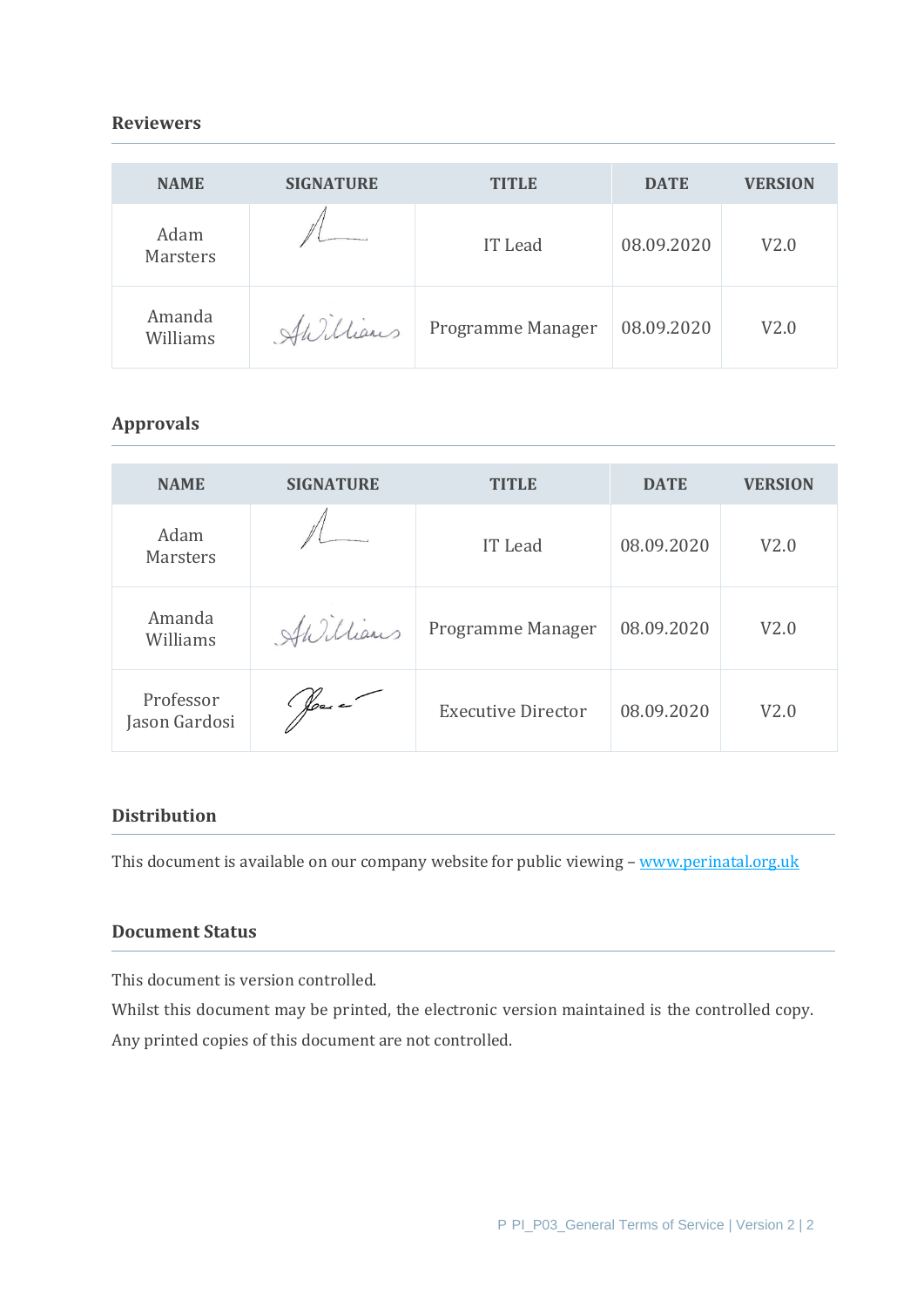## **1| Terms of Service for MiApp, GAP, GAPplus and GROW Service(s)**

This Agreement is between Perinatal Institute (registered number 08466773 with its registered office at Chamber of Commerce House, 75 Harborne Road, Edgbaston, Birmigham, West Midlands, B15 3BU (the "Company" or "PI") and you ("the Client"), individually a "Party" and collectively the "Parties".

By entering into the Service Agreement incporporating these terms, or by accepting Services by the Company, the Client has confirmed it has understood and accepted these Terms of Service.

#### 1.1. Definitions in this Agreement

| "Agreement"                   | means these PI General Terms of Service, together with any Service<br>Agreement.                                                                                                                                                                                                                                                                                                                                                                                                                                                                                                                                                                                                                                                                                                                                                                                                              |
|-------------------------------|-----------------------------------------------------------------------------------------------------------------------------------------------------------------------------------------------------------------------------------------------------------------------------------------------------------------------------------------------------------------------------------------------------------------------------------------------------------------------------------------------------------------------------------------------------------------------------------------------------------------------------------------------------------------------------------------------------------------------------------------------------------------------------------------------------------------------------------------------------------------------------------------------|
| "Confidential<br>Information" | means all information of a confidential nature disclosed (whether in<br>writing, verbally or by any other means whether directly or indirectly) by<br>either Party to the other whether before or after the date of this<br>Agreement including, without limitation, any confidential information<br>relating to the Company's or the Client's Clients, MiApp, GROW-Service<br>Content, GROW-Service Data Information, GROW-Service Documentation,<br>SCORE application, SCORE Data Information, SCORE documentation,<br>Personnel, suppliers, documents, operations, methodologies, processes,<br>developments, specifications, materials, drawings, designs, plans,<br>intentions, product information, software listings, source or object code,<br>know-how, design rights, trade secrets, market opportunities, business<br>affairs and the fees payable under any Agreement between us. |
| "Client User"                 | clinical user of software supplied by the Company.                                                                                                                                                                                                                                                                                                                                                                                                                                                                                                                                                                                                                                                                                                                                                                                                                                            |
| "Data"                        | means all or any of the data the Client inputs which constitutes personal or<br>sensitive personal data pursuant to the DPA.                                                                                                                                                                                                                                                                                                                                                                                                                                                                                                                                                                                                                                                                                                                                                                  |
| "Deliverables"                | means the items, charts, reports, documents or other outputs to be<br>produced using PI Materials as a result of the Services as requested by the<br>Client.                                                                                                                                                                                                                                                                                                                                                                                                                                                                                                                                                                                                                                                                                                                                  |
| " $GAP"$                      | the GROW-Service accessed through the internet on a bespoke web<br>application, including all training and auditing, GROW-Service Content,<br>GROW-Service Data Information and GROW-Service Documentation                                                                                                                                                                                                                                                                                                                                                                                                                                                                                                                                                                                                                                                                                    |
| "GAPplus"                     | the GROW-Service accessed through an application programming interface<br>(API) in conjunction with the MIS Provider, including all training and<br>auditing, GROW-Service Content, GROW-Service Data Information, GROW-<br>Service Documentation, and GROW-Service API.                                                                                                                                                                                                                                                                                                                                                                                                                                                                                                                                                                                                                      |
| "GROW"                        | <b>Gestation Related Optimal Weight</b>                                                                                                                                                                                                                                                                                                                                                                                                                                                                                                                                                                                                                                                                                                                                                                                                                                                       |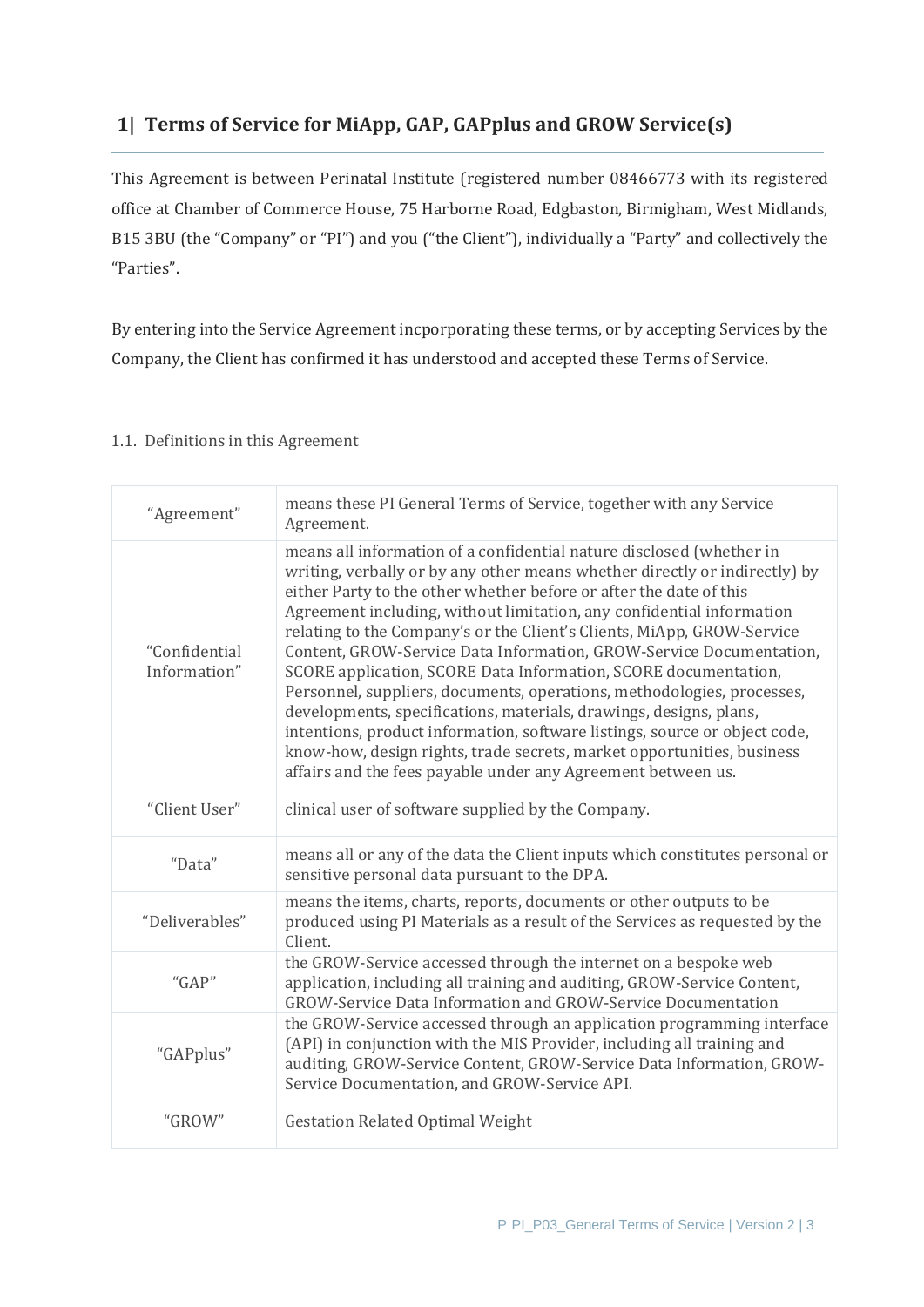| "GROW-Service"                     | the GROW software provided as a service either as a web application with<br>GAP or via the MIS provider as GAPplus.                                                                                                                           |
|------------------------------------|-----------------------------------------------------------------------------------------------------------------------------------------------------------------------------------------------------------------------------------------------|
| "GROW-Service<br>Content"          | means all content produced by the Perinatal Institute relating to GROW<br>provided within GAP and GAPplus.                                                                                                                                    |
| "GROW-Service<br>Data Information" | means the data stored in and retrieved from GROW-Service                                                                                                                                                                                      |
| "GROW-Service<br>Documentation"    | means the supporting documentation produced to assist and define the<br>implementation and usage of the GROW-Service API as provided to the<br>MIS provider prior to the signing of this agreement.                                           |
| "GROW-Service<br>API"              | application programming interface (API) which will allow a maternity<br>information system provided by the MIS provider to the Client to interface<br>with GAPplus to allow the Client to access and use the tools within<br>GAPplus service. |
| "MiApp"                            | Mother's Information Application means the Standardised digital<br>maternity record. Both a PHR and MIS, accessible via web or IOS platform.                                                                                                  |
| "MIS"                              | means the maternity information system which the MIS provider licenses<br>to the Client for their use.                                                                                                                                        |
| "MIS User"                         | means a clinical user of the MIS at the Client.                                                                                                                                                                                               |
| "Personnel"                        | means the employees, agents or sub-contractors of PI.                                                                                                                                                                                         |
| "SCORE"                            | means the Standardised Clinical Outcome Review Evaluation - software<br>provided as a service                                                                                                                                                 |
| "SCORE<br>Documentation"           | means the supporting documentation produced to assist and define the<br>implementation and usage of SCORE                                                                                                                                     |
| "Specification"                    | means the document detailing the Services provided to the client from<br>time to time                                                                                                                                                         |
| "Services"                         | means the provision of the MiApp or GROW-Service accessed by Client<br>Users, in the case of MiApp and GAP, MIS Users, in the case of GAPplus, and<br>SCORE to produce the Deliverables.                                                      |
| "Service<br>Agreement"             | means, where applicable, a signed agreement incorporating this<br>Agreement and the outline specification for the relevant year.                                                                                                              |
| "Relationship<br>Manager"          | means the nominated PI representative.                                                                                                                                                                                                        |

- 1.2. Clauses, schedules and paragraph headings are for ease of reference and do not form part of or affect the interpretation of this Agreement.
- 1.3. In the event of any inconsistency or ambiguity between the provisions of these Terms of Service and the Service Agreement, the latter shall prevail to the extent of the inconsistency.
- 1.4. Words in the singular shall include the plural and vice versa.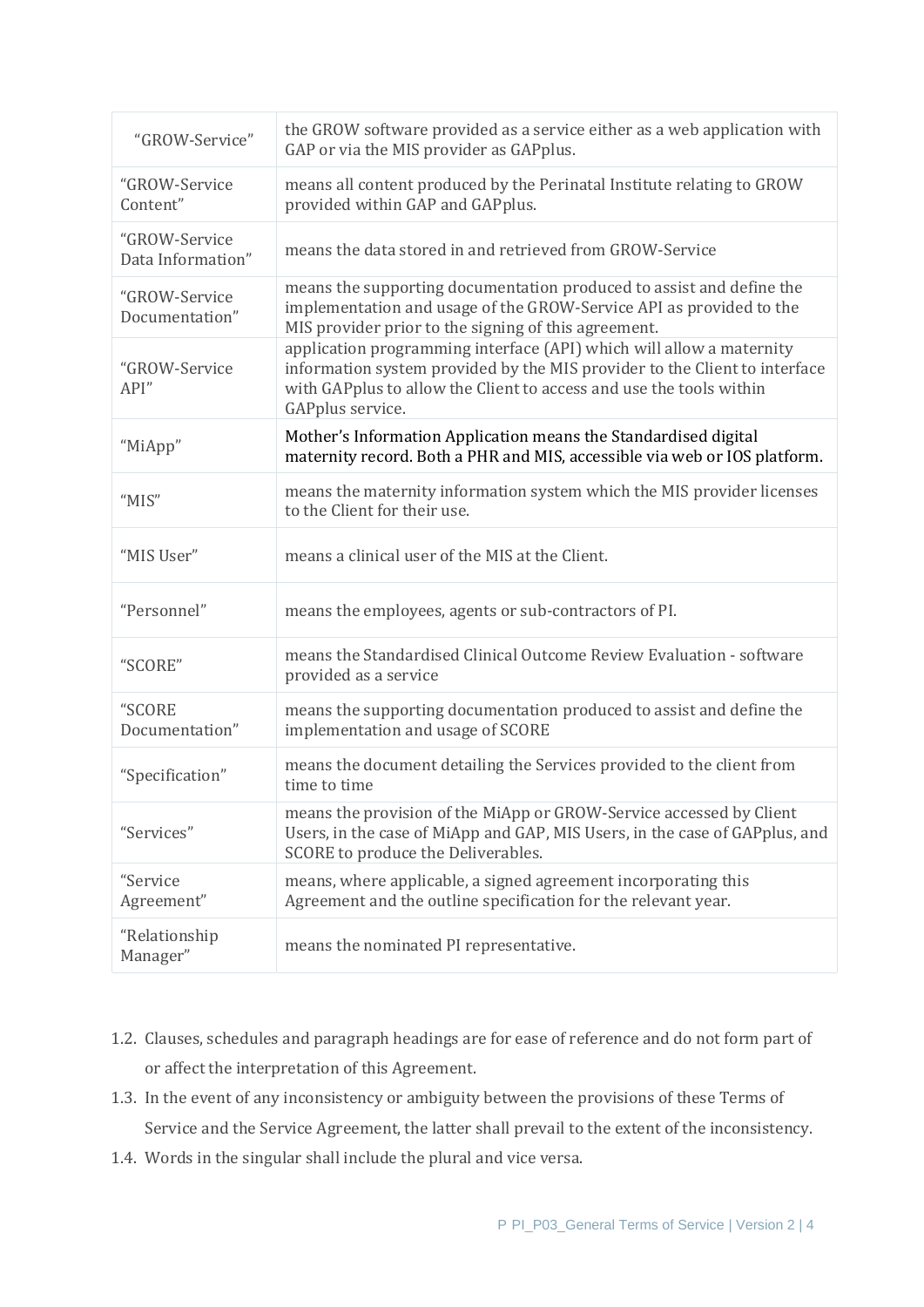- 1.5. A reference to a statute or statutory provision is a reference to it as it is in force for the time being, taking account of any amendments, extension, or re-enactment and includes any subordinate legislation for the time being in force made under it.
- 1.6. Where the words include(s), including or in particular are used in this Agreement, they are deemed to have the words without limitation following them. Where the context permits, the words other and otherwise are illustrative and shall not limit the sense of the words preceding them.

## **2| Engagement for Services**

- 2.1 The Client hereby engages the Company to provide the Services and Deliverables on the terms of the Agreement for the provision of Services agreed between the Company and the Client from time to time.
- 2.2 The Company may introduce to the Client additional products and services. Such additional products and services will be invoiced to the Client separately, and pursuant to the terms of this Agreement and any additional specific terms.
- 2.3 The Client acknowledges that the Company's ability to provide the Services may be dependent upon the Client's full and timely cooperation (which the Client agrees to provide, including in accordance with the Specification) as well as the accuracy and completeness of any information, data and other materials to be provided by the Client or third parties to the Company.
- 2.4 The Client agrees that the Company may communicate with its nominated MIS or hospital information system provider in order to enable the delivery of Services.
- 2.5 The Services are provided on an 'as is' basis and are delivered in good faith. The Client is responsible for making its own clinical decisions and be responsible for the results of such decisions in relation to any advice, reports or any other aspect of the Services provided to it by the Company, which are for guidance purposes only. For the avoidance of doubt, the Services are not intended to be a substitute for the clinical judgements and evaluations of the Client Users or other members of the Client's clinical staff.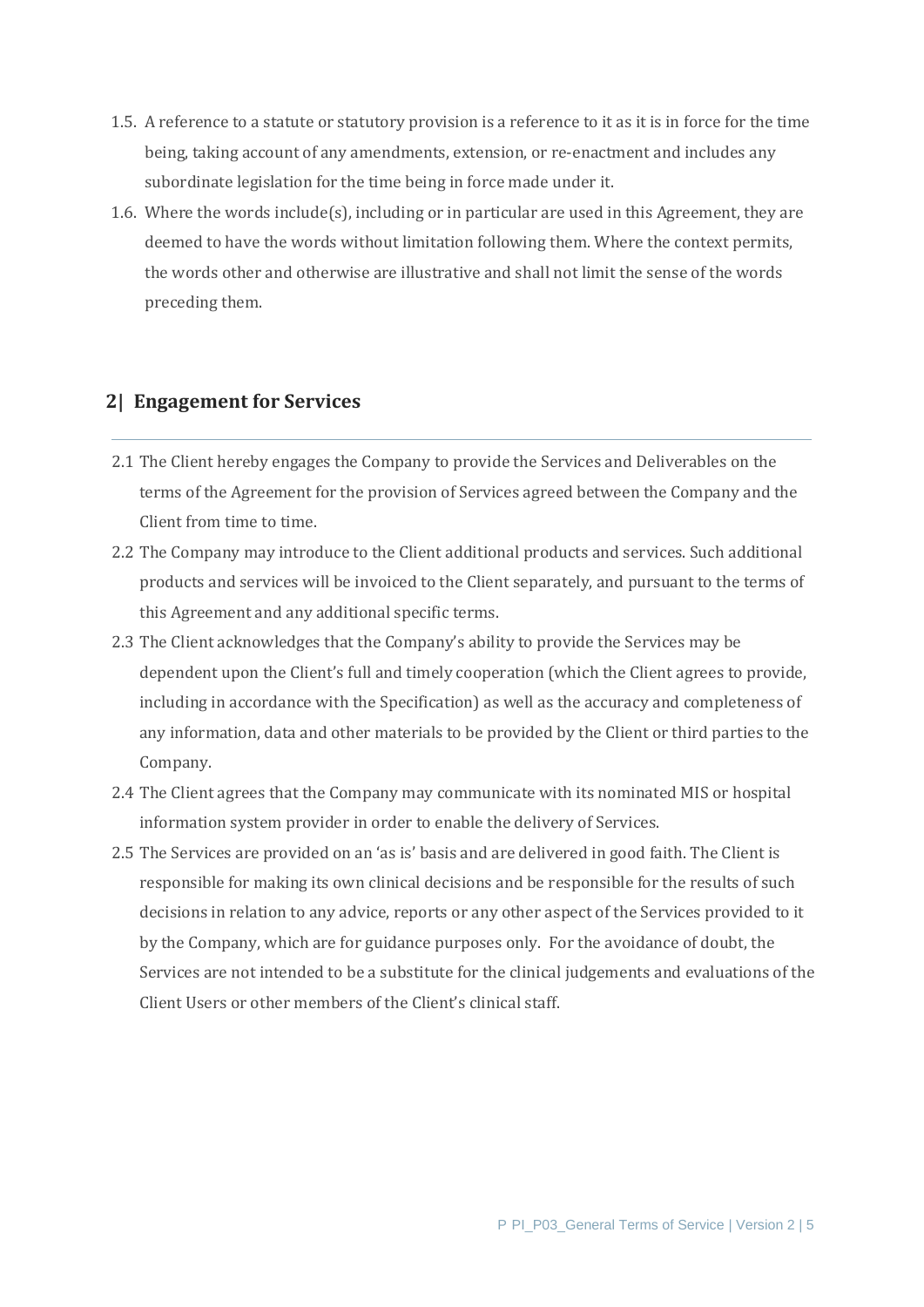## **3| The Company's Obligations**

- 3.1 The Company will provide the Services to the Client as outlined in the Specification and shall perform its obligations with reasonable skill, care and diligence.
- 3.2 A separate purchase order from the Client shall be required for individual requests for Services by the Client.
- 3.3 During the term of this Agreement as set out in the Specification the Company shall make itself available to the Client from time to time at such times and at such locations as indicated in the Specification or as otherwise agreed. The Company shall provide all necessary Personnel, material, equipment, and services to provide the Services. The Client agrees that where any requirements are not covered by the Specifications or an existing purchase order, the Client commits to paying the Company sufficient fees to cover any additional requirements, with the invoice to be raised at the time or as soon as practicable by the Company.
- 3.4 The Company shall endeavour to deliver any Deliverables and complete the Services as set out in the Specification or as otherwise agreed.

#### **4| Purchase Order Formation**

- 4.1 Each purchase order for MiApp, GAP, GAPplus or GROW-Service issued by the Client shall be governed by the terms of this Agreement and shall be deemed a separate contract for such individual request for Services.
- 4.2 Expiry or termination of a purchase order shall not, in and of itself, give rise to an expiry or termination of any other purchase order. They shall also notify PI of new users and leavers for the MiApp and GROW software including GAP SCORE and e-learning applications. Where a Client User leaves the Client, it will remain the responsibility of the Client to update PI so that the account access can be disabled.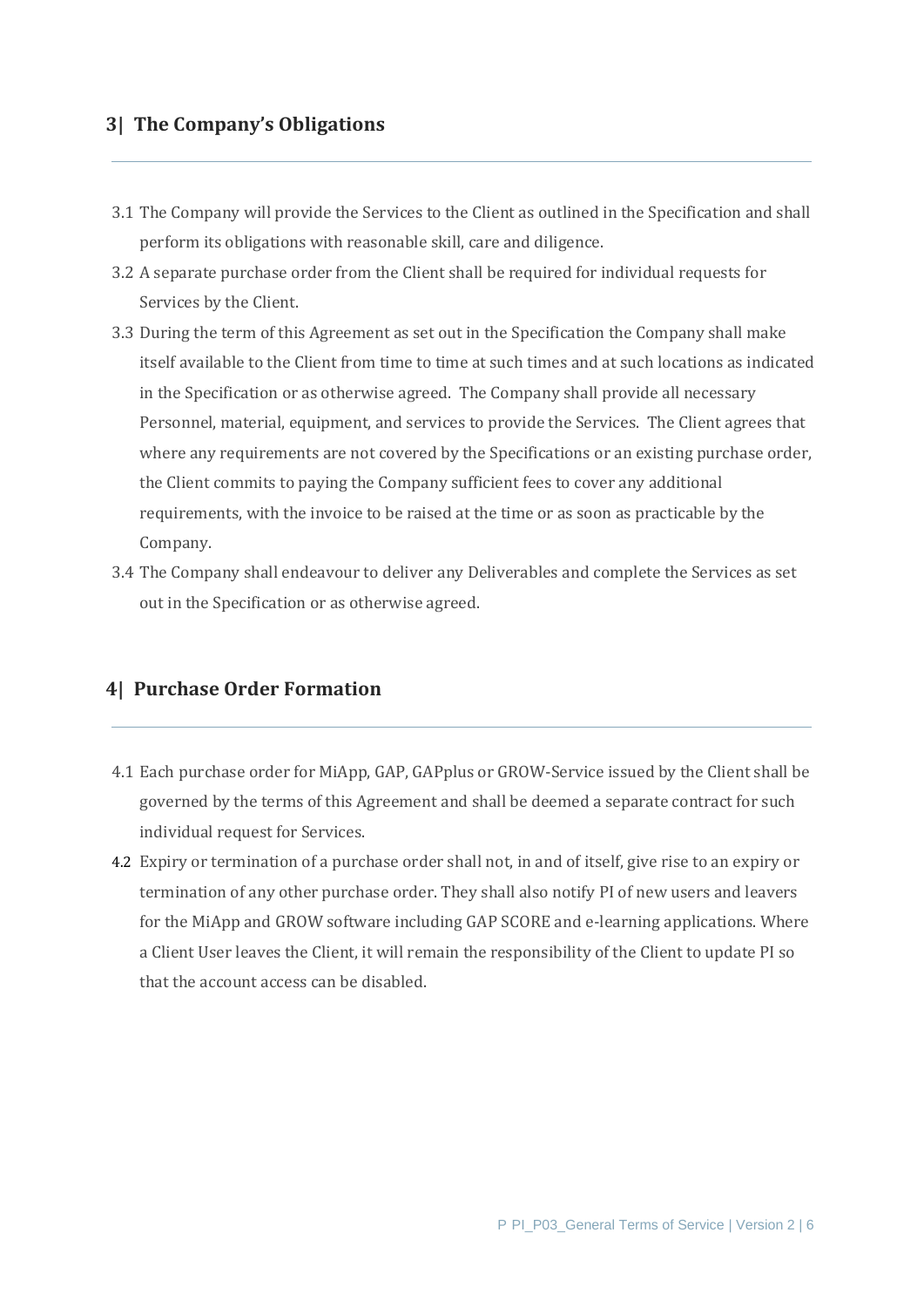#### **5| Alteration or Cancellation**

5.1 Should the Client wish to adjust the Services following commencement of the Agreement or part way through delivery of the said Services, this shall be by agreement with the Company.

#### **6| Fees and Payments**

- 6.1 The Client shall pay the Company fees as outlined in the Specification (the "Fees"), without any deduction or set off.
- 6.2 Where set out in the Specification overhead charges, hours of travel, travelling, and hotel expenses and other related costs incurred by the Company may be charged separately to the Client.
- 6.3 If the Client disputes any amount due, the Client must notify the Company within 5 business days and the Parties shall use reasonable endeavours to resolve any such dispute under Clause 19. Following resolution of the dispute the Client shall pay any outstanding amounts promptly.
- 6.4 If the Client fails to make a payment due in accordance with this Clause 6, then the Company shall be entitled to charge interest at the rate of 3% above the base rate of Barclays Bank from time to time from the date due until paid in full and calculated on a daily basis.

#### **7| Data Protection**

7.1 In performing its obligation under this Agreement, each Party shall comply with the terms of Schedule 1.

## **8| Personnel**

8.1 The Company will be responsible for the allocation of tasks, scheduling of tasks and acceptance of completed tasks in respect of the Personnel provided by the Company. The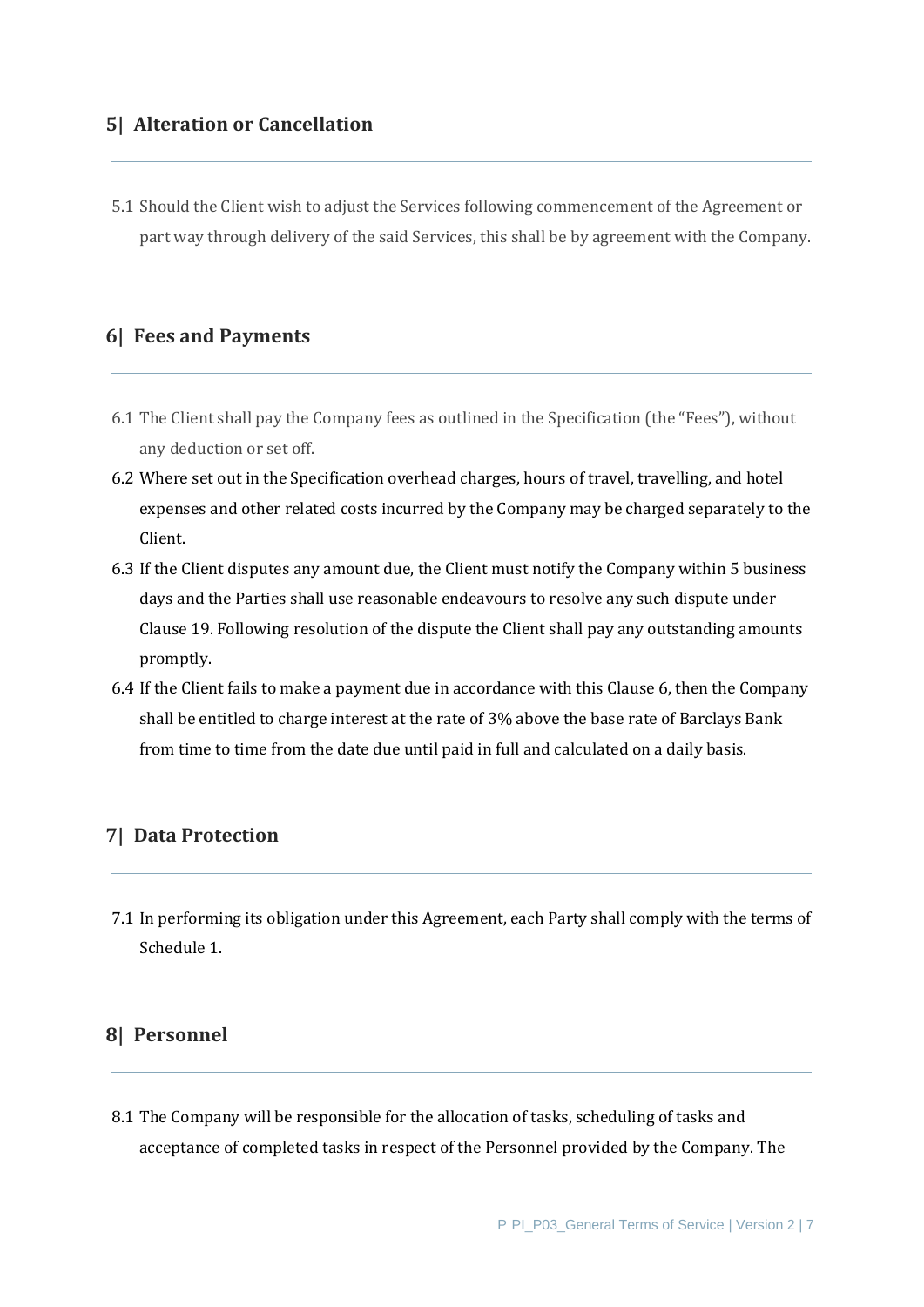Client will provide the necessary information and assistance to the Company's Personnel in order for them to perform the Services.

8.2 The Company reserves the right to provide a suitable substitute in the event certain Personnel assigned to the Services is unable to complete delivery.

## **9| Intellectual Property**

- 9.1 The Company grants, subject to the terms of this agreement, the Client the non-exclusive, non-transferable right to use the MiApp, GROW-Service, GAP and GAPplus and the Deliverables for health care purposes for its patients.
- 9.2 The Client and the patients of the Client may make such copies of the Deliverables as are reasonably necessary for use in accordance with clause 9.1 for the purposes of maintaining health. The Client has no further right to make, or authorise the making of, any other copies of the Deliverables or software supplied as part of the Services.
- 9.3 The Company shall at all times own all copies of all or any part of the software delivered as part of the Services.
- 9.4 The Client shall not sub-license, rent, lend, assign or transfer in any other way any software or Deliverables supplied as part of the Services to any person without the prior written consent of the Company.
- 9.5 The Client shall not give access to the software through any network of computers to users who are not employees or agents of the Client.
- 9.6 The Client may not, without the Company's prior consent, make adaptations or variations of any software supplied as part of the services.
- 9.7 The Client may not disassemble, decompile, reverse translate or in any other manner decode any software supplied as part of the services, except as permitted by law.
- 9.8 The Client shall notify the Company in the event of a breach of the intellectual property rights of the Company.

#### **10| Term and Termination**

10.1 The Agreement shall commence on the date the terms are signed by the Client and returned to the Company, or the date of the first engagement for Services by the Client,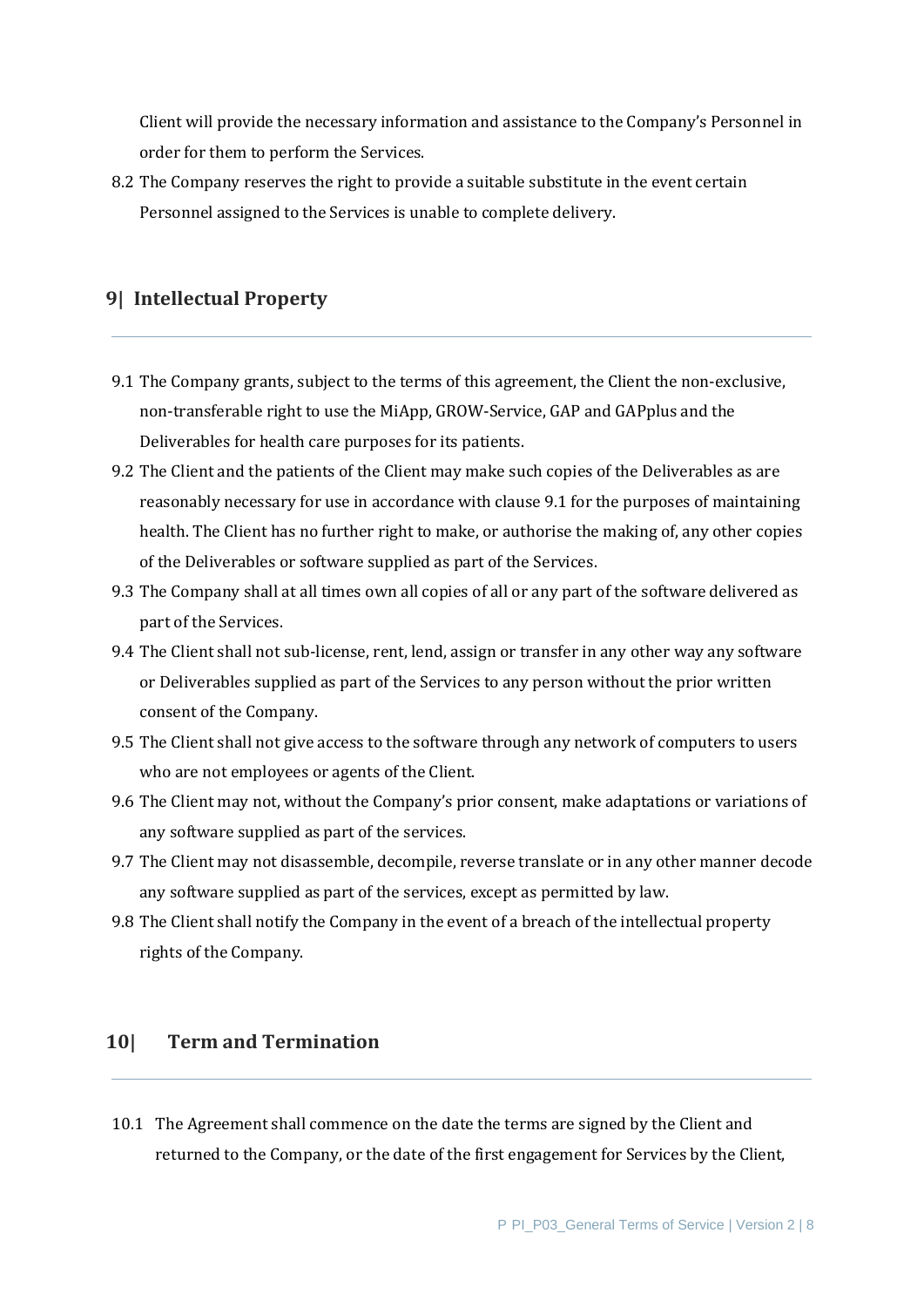whichever is earlier. The Client at all times shall be deemed to have accepted and understood the terms and conditions within the Agreement.

- 10.2 The Company shall be entitled to immediately terminate this Agreement in the event that the Client is in material breach of its obligations hereunder, in particular, but not limited to its payment obligations under Clause 6.
- 10.3 The Client shall have the right to terminate this Agreement in whole or in part, provided that the Client provides 30 days' notice and ensures that prior to such termination all Fees are paid in clear funds without deduction or set off prior to the expiry of such notice. The Company may charge additional sums in respect of terminating the Services in some cases, e.g. where an annual project required up-front efforts in training and implementation.
- 10.4 In relation to GAPplus, the Company shall have the right to immediately terminate this Agreement in the event that the MIS provider terminates its licence with the Company.

## **11| Force Majeure**

11.1 If the Company is delayed or prevented from carrying out any of its Services due to circumstances beyond its reasonable control including (but not limited to) Acts of God, war, fire, acts of any government authority, lack of financial or human resources, the Company shall be excused from performance of such obligation for as long as and to the extent that the prevention or delay continues.

## **12| Confidentiality**

- 12.1 Any data and information supplied to one Party by or on behalf of the other Party identified as confidential and belonging to either the Party, their contractors, subcontractors or suppliers shall be governed by the following terms and conditions:
	- 12.1.1 Either Party agrees to protect such data and information with the same degree of care which each Party uses to protect their own like data and information;
	- 12.1.2 Either Party shall not disclose or have disclosed to third parties in any manner or form, or otherwise publish such data and information so long as it remains confidential without the explicit authorisation by the other Party;
	- 12.1.3 Either Party agrees that it shall use such data and information solely in connection with the performance of the Services, unless otherwise explicitly authorised by or on behalf of the other Party.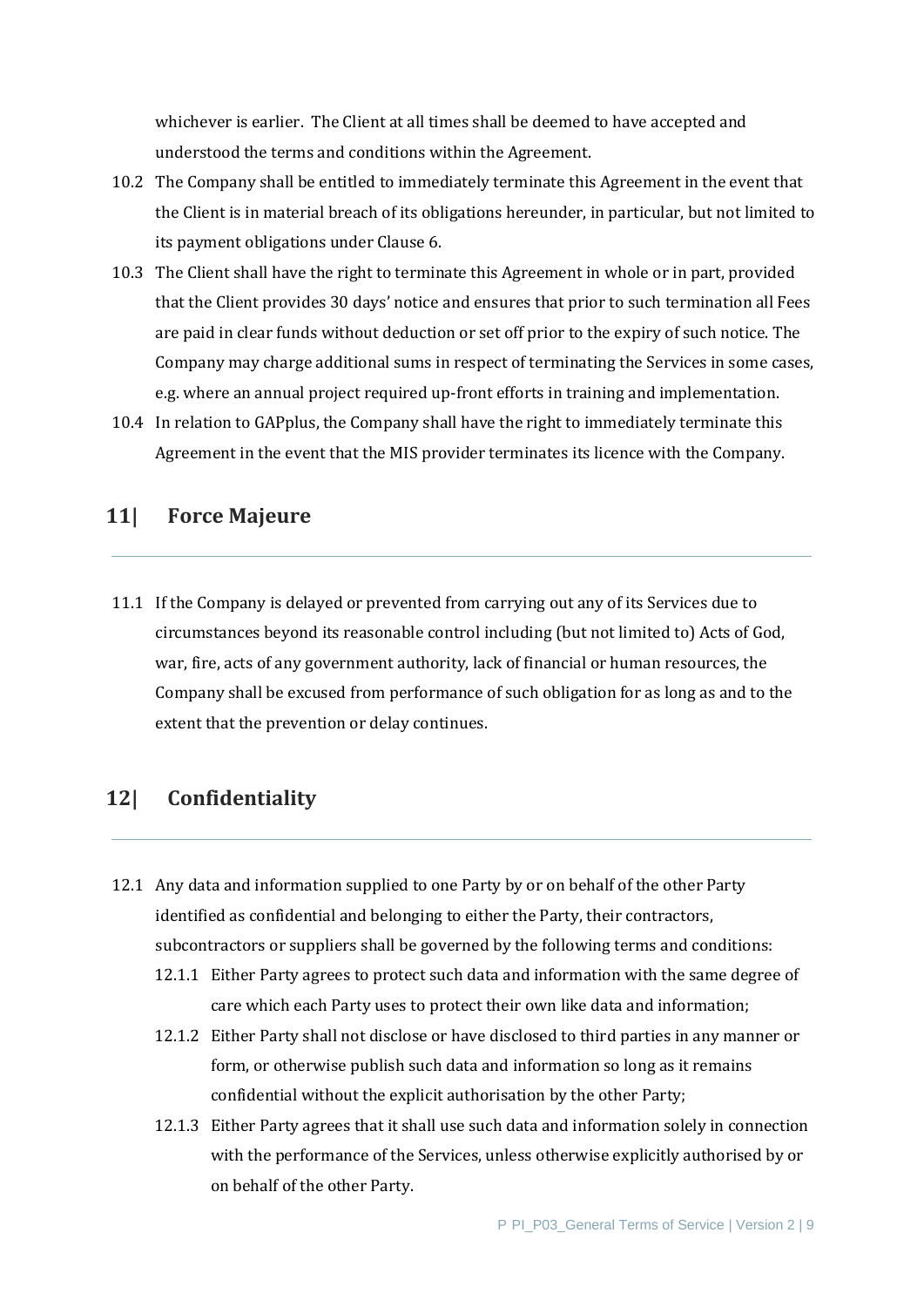- 12.2 The provisions of this Clause 12 shall not apply to Confidential Information which:
	- 12.2.1 at the time of disclosure is already lawfully in possession of the other Party;
	- 12.2.2 at the time of its disclosure is in the public domain;
	- 12.2.3 subsequent to its disclosure is lawfully acquired by the Party to which it has been disclosed; or
	- 12.2.4 falls into the public domain otherwise than through any breach of the terms of this Agreement or any Purchase Order on the part of either Party.
- 12.3 The provisions of this Clause 12 shall survive for a period of 1 year from termination of this Agreement or Purchase Order.

## **13| Liability**

- 13.1 If the Client demonstrates that it has suffered damage due to an error that would not have occurred if the Company had acted with observance of due care, the Company shall only be liable if the loss or damage was caused by any non-adherence to the standards of due care, expertise and professional skills that the Company may be expected to observe when performing the Services. The Company's liability is in any event limited to the fee that the Company has received for the relevant Services. As regards to Services that have a lead time of 6 months or more, the Company's liability is further limited to the fees paid over the last six months.
- 13.2 The Client shall indemnify and hold the Company harmless from and against claims of third parties for damage caused by the Client providing the Company incorrect or incomplete information.
- 13.3 The Company shall not be liable, except as otherwise provided for under this Agreement or any Purchase Order, for indirect or consequential losses or damage of any nature whatsoever, including, but not limited to third party claims, lost management time, economic loss or other loss of business, production, revenue, profit, goodwill, loss of data and anticipated savings or tax mitigation or similar losses.
- 13.4 Nothing in this Agreement or any Purchase Order shall exclude or restrict either Party's liability for fraud or fraudulent misrepresentation or for death or personal injury resulting from the negligence of that Party, its Personnel or its employees while acting in the course of their employment or for any other liability which cannot be excluded or limited at law.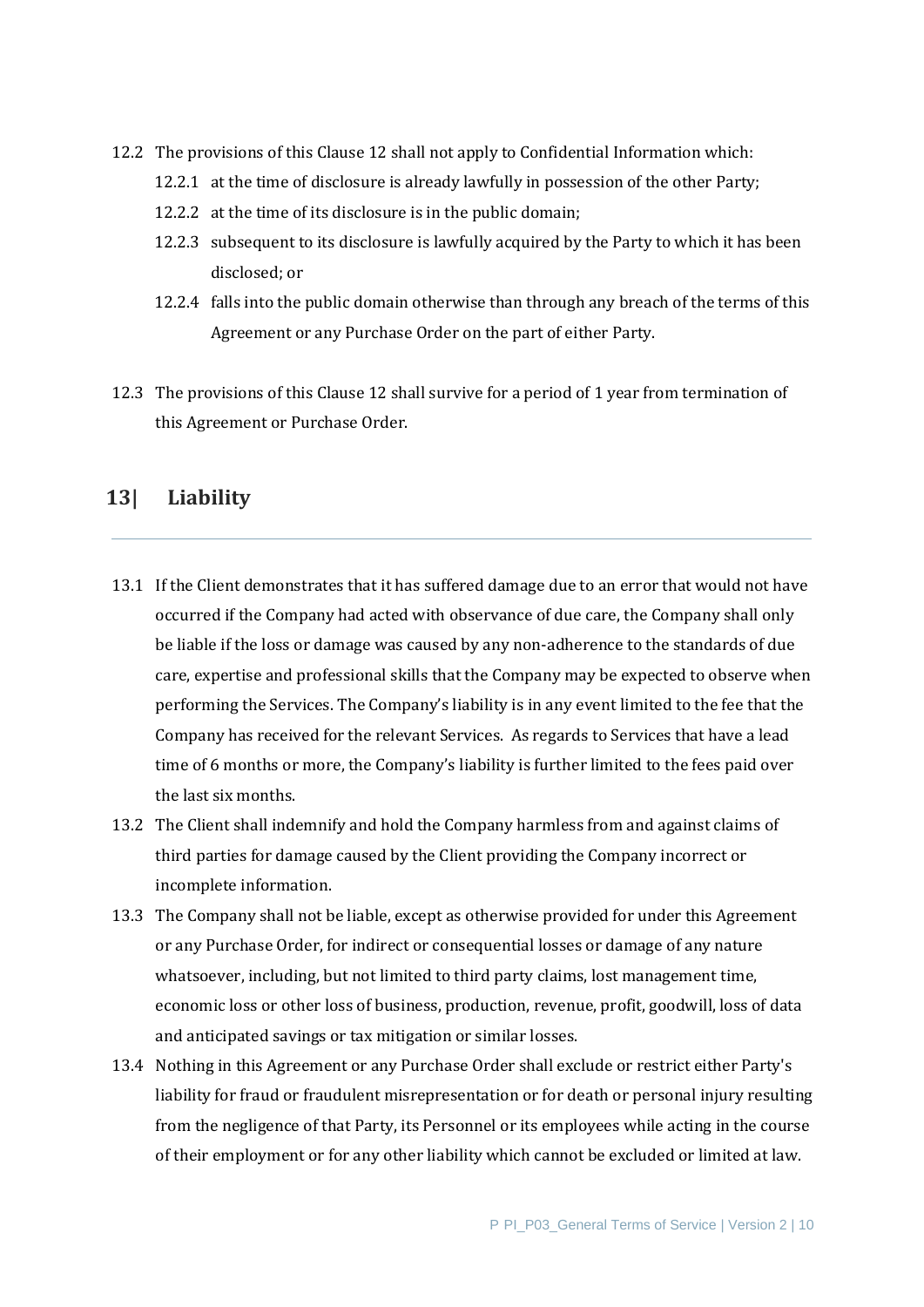13.5 The Client acknowledges that the Company shall not be held responsible for inaccuracies incurred by an MIS User in entering data into the MiApp, GAP or GAPplus service.

## **14| Bribery and Corruption**

14.1 In accordance with the provisions of the Bribery Act 2010 each of the Parties acknowledges and confirms that it does not enter into this Agreement on the basis of any gift in kind, reward, compensation, inducement or other advantage or offer or promise of the same.

#### **15| Assignment**

15.1 Neither Party shall assign, transfer, charge or make over this Agreement or any Purchase Order or any of its rights or obligations without the prior written consent of the other Party, provided that the Company may assign this Agreement or any Purchase Order within the Company group of companies.

#### **16| Notices**

16.1 Any notice on the contract which may be given by a Party under this Agreement or any Purchase Order shall be left at or delivered by post (whether by letter or, where the Parties agree, in any other form), or facsimile transmission (confirmed by letter sent by post) to the following addresses:

Company – Perinatal Institute, Chamber of Commerce House 75 Harborne Road, Edgbaston, Birmingham, West Midlands, B15 3BU

Client - the Client's address included in the Service Agreement or usual place of business where no Service Agreement is in place.

16.2 A document sent by post shall not be deemed to have been delivered unless actually delivered at the relevant address.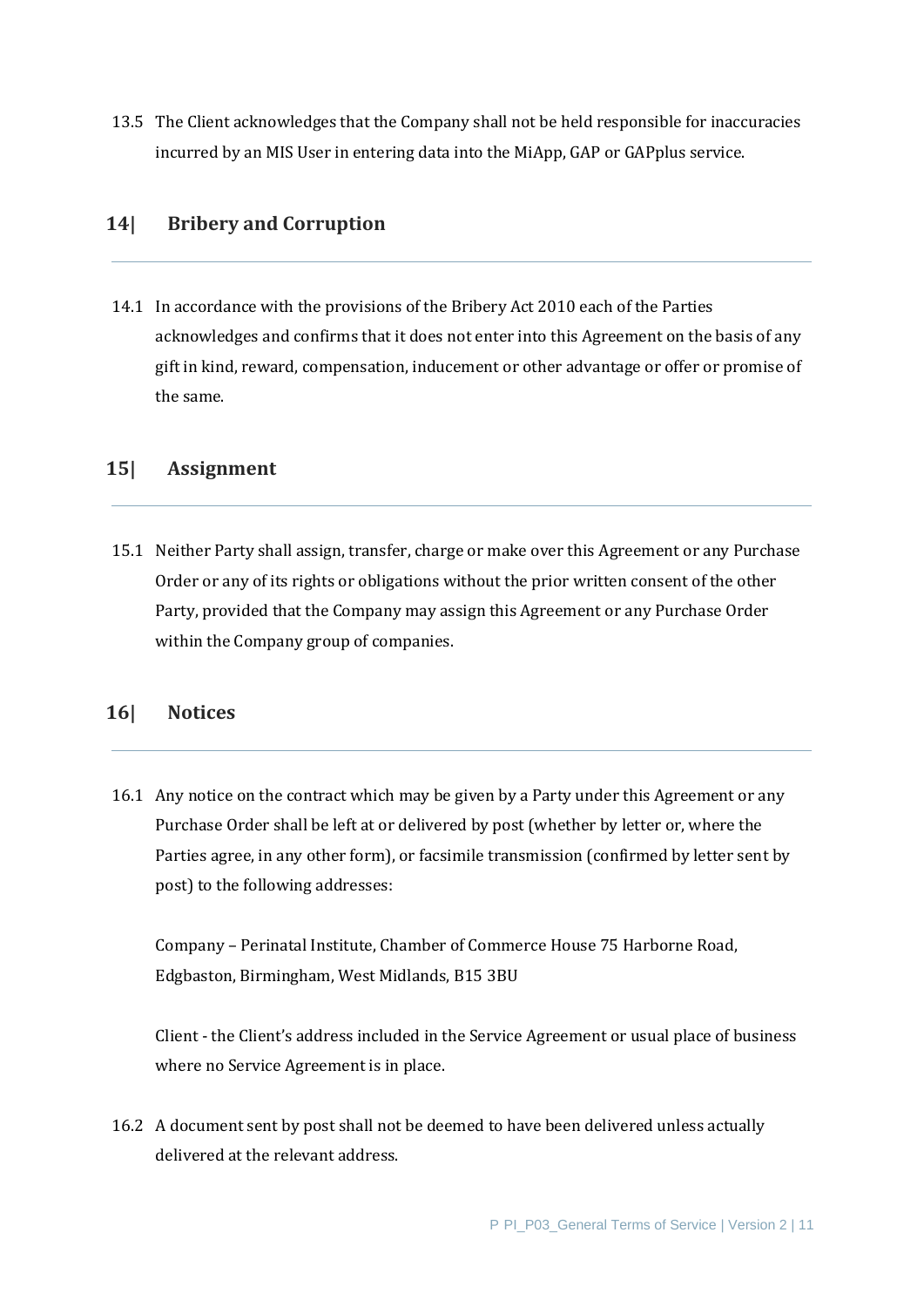16.3 Any notice, demand, acceptance, agreement or other communication made under this Agreement or any Purchase Order shall only be binding on a Party if made in writing (including email) by an authorised representative of that Party as notified to the other Party from time to time.

#### **17| Disputes**

17.1 The Parties shall use reasonable endeavours to settle all disputes amicably between the Client and the Relationship Manager. If the dispute is not resolved, then either Party may, within 30 days of the start of the dispute, give written notice to escalate the dispute to a meeting of higher management. The notice must set out the nature of the dispute and full particulars together with relevant supporting documentation and the meeting shall be held within 7 days following the date of the notice at a place to be agreed by the Parties. If after the meeting the Parties are for any reason unable to resolve the dispute, then either Party may take such steps as it considers appropriate to resolve the dispute including the initiation of court proceedings. In the event there is a failure to hold the meeting within 14 days of giving notice then either Party may take such steps as it considers appropriate to resolve the dispute including the initiation of court proceedings.

## **18| Non Solicitation**

18.1 For the duration of this Agreement and 6 months thereafter, neither Party may employ, unless by mutual consent, those people employed by the other Party and involved in providing the Services.

#### **19| Relationships of the Parties**

19.1 Neither Party shall have authority to make any agreement or incur any liability on behalf of the other, nor shall either Party be liable for any acts, omissions to act, contracts, commitments, promises or representations made by the other, except as specifically authorised in the Agreement or as the Parties may otherwise agree. It is hereby declared that it is the intention of the Parties that the Company shall be responsible for undertaking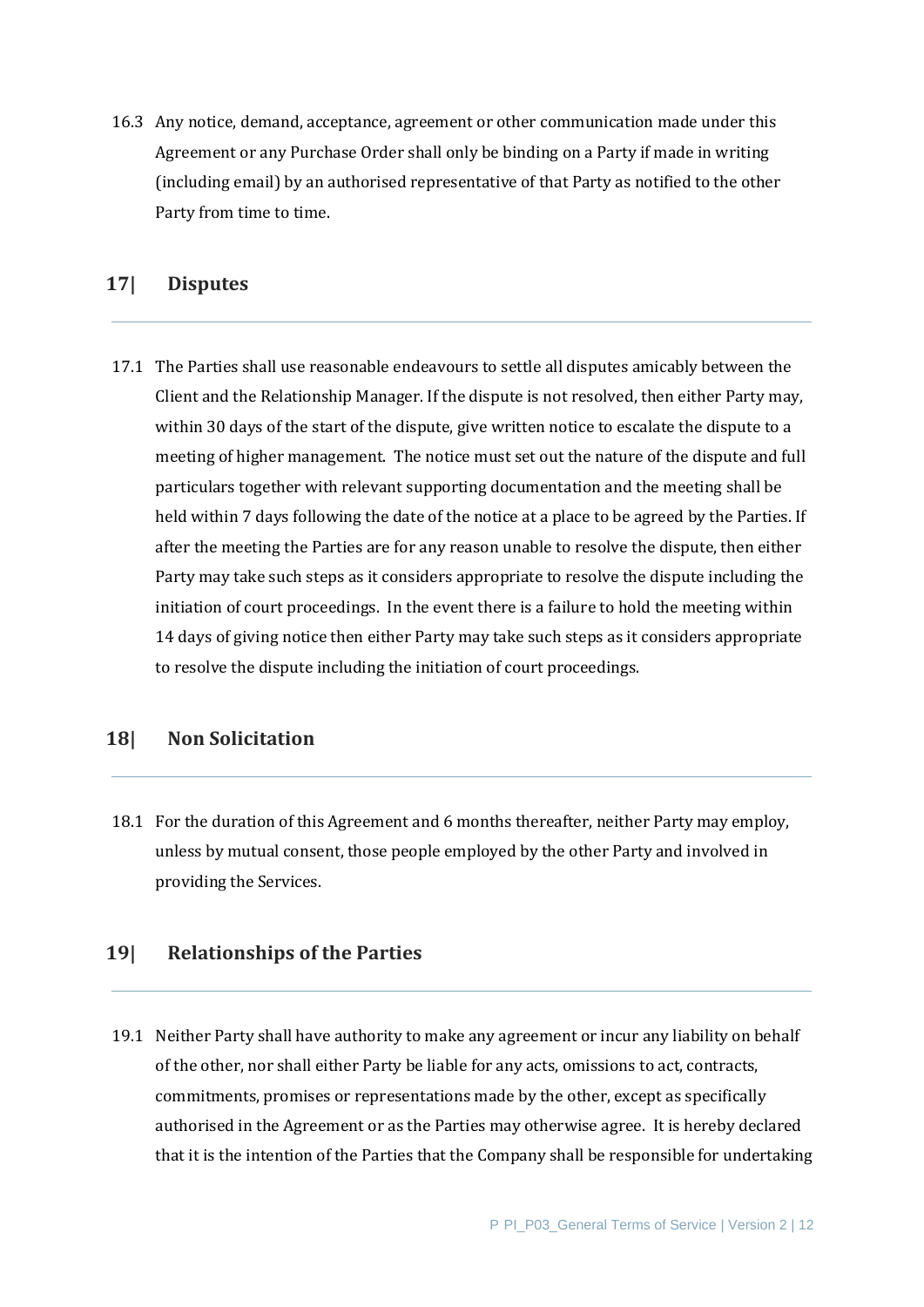independent specialist services and no joint venture or partnership is formed between the Parties.

#### **20| Waiver**

20.1 Any failure by the Company to enforce any of its rights under the Agreement shall not be construed as a waiver of those rights which may be exercised by the Company at any time at its option.

#### **21| Entire Agreement**

- 21.1 The Agreement (together with the Service Agreement where applicable) constitutes the entire Agreement between the Parties and supersedes all previous agreements or understandings, whether written or oral, relating to the subject matter hereof.
- 21.2 Each party acknowledges that, in entering into the Agreement it does not rely on any statement, representation, assurance or warranty (a "Representation") of any person (whether a party to this agreement or not) other than as expressly set out in this Agreement. Each Party agrees that the only remedies available to it arising out of or in connection with a Representation shall be for breach of contract as expressly provided in this Agreement.

#### **22| Serverability**

22.1 If any provision of the Agreement shall be found by any court or administrative body of competent jurisdiction to be invalid or unenforceable, the invalidity or non-enforceability of such provision shall not affect the other provisions of this Agreement and all provisions not affected by such invalidity or enforceability shall remain in full force and effect. The Parties hereby agree to attempt to substitute for any invalid or unenforceable provision a valid or enforceable provision that achieves to the greatest extent possible the economic, legal and commercial objective of the invalid or unenforceable provision.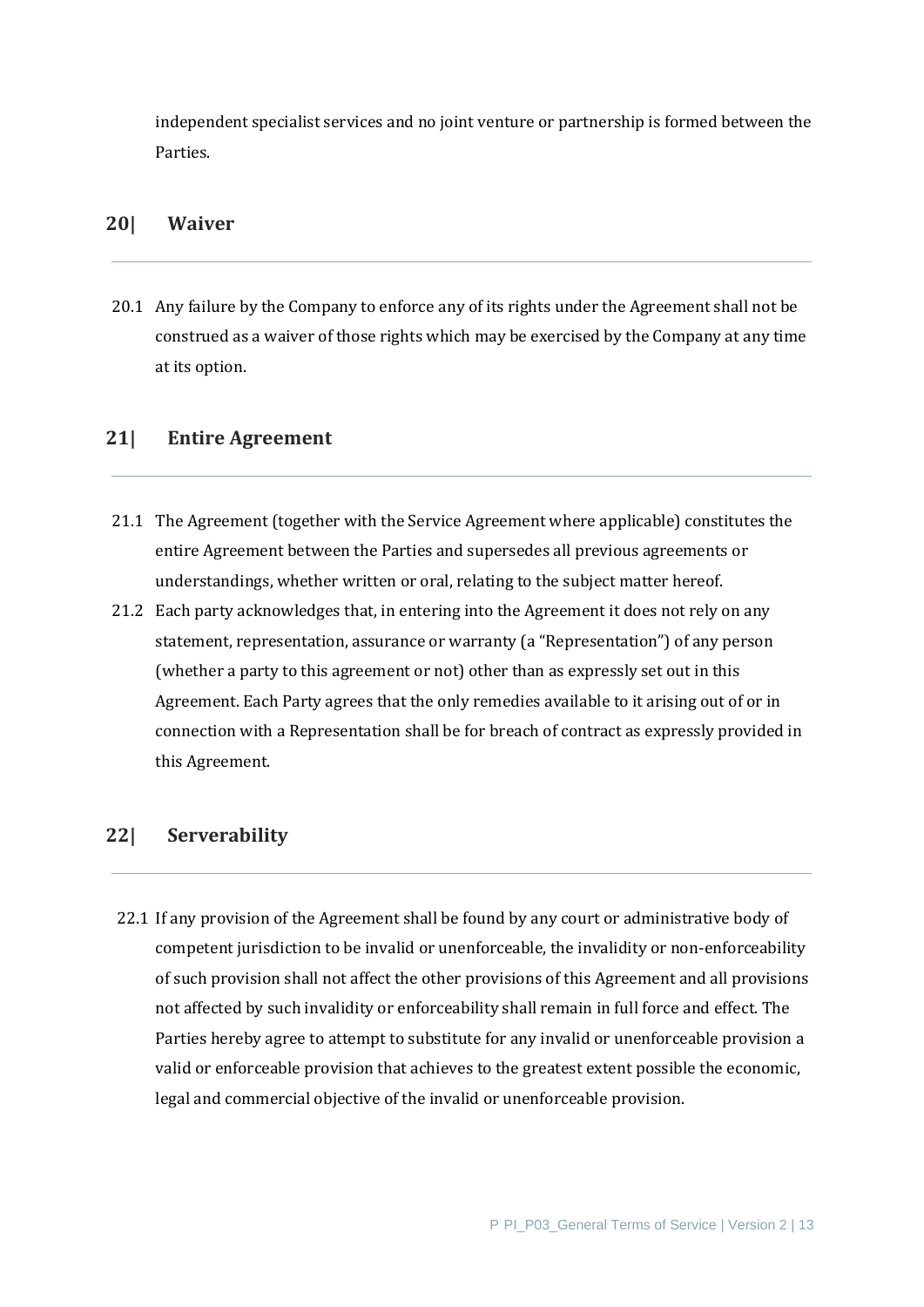## **23| Third Party Rights**

23.1 The Contracts (Rights of Third Parties) Act 1999 shall not apply to this Agreement and no person other than the Client and the Company shall have any rights under it.

## **24| Law and Jurisdiction**

24.1 The Agreement shall be subject to the laws of England and the Parties submit to the exclusive jurisdiction of the English Courts.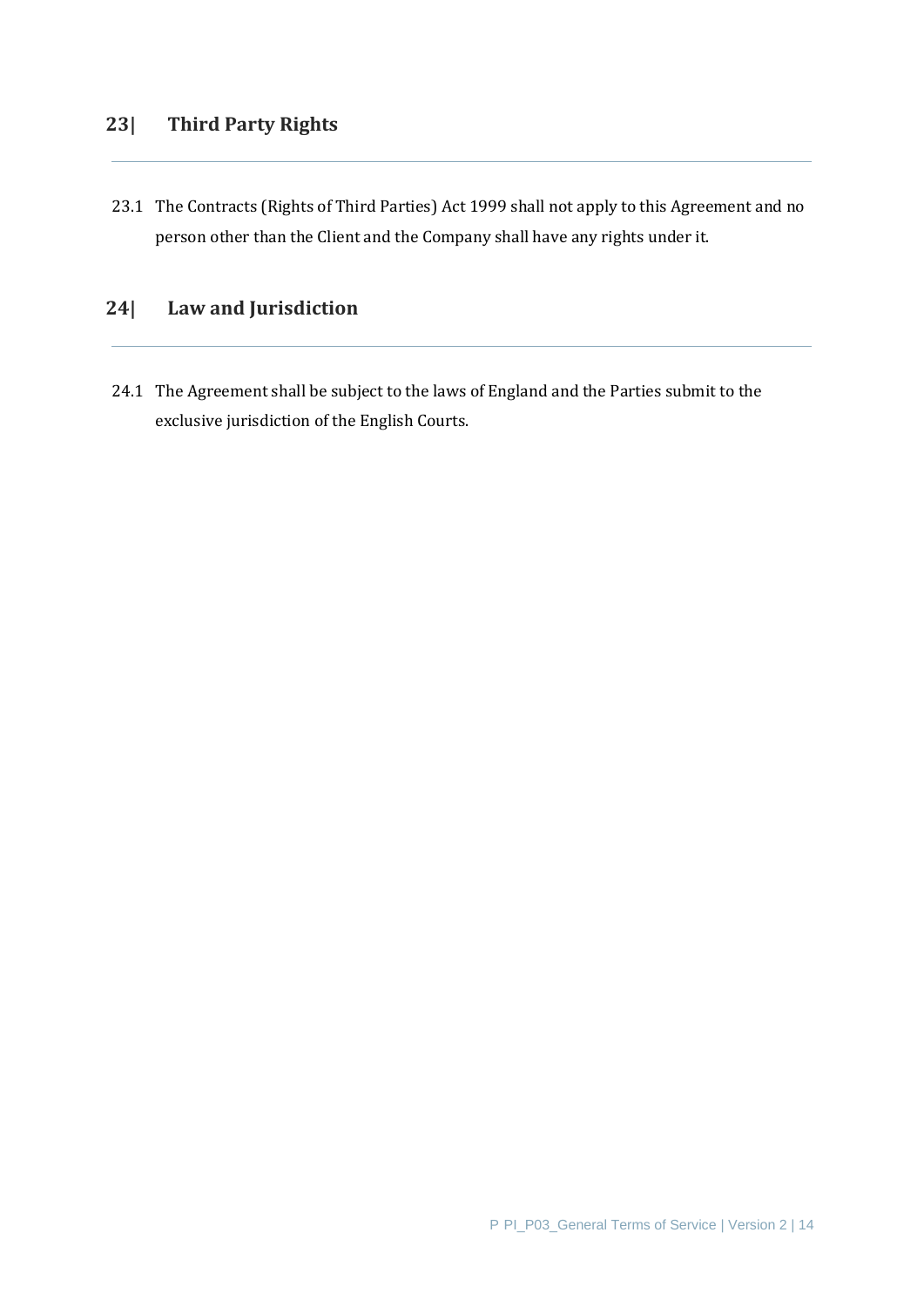# **Schedule 1 – Data Processing Arrangements**

| Controller, Processor, Data Subject, Personal | have the meaning given in the GPDR;                |
|-----------------------------------------------|----------------------------------------------------|
| Data, Personal Data Breach                    |                                                    |
| Data Subject                                  | an individual who is the subject of Personal       |
|                                               | Data;                                              |
| Data Protection Legislation                   | (i) the GDPR, the LED and any applicable           |
|                                               | national implementing Laws as amended from         |
|                                               | time to time (ii) the DPA 2018 to the extent that  |
|                                               | it relates to processing of personal data and      |
|                                               | privacy; (iiii) all applicable Law about the       |
|                                               | processing of personal data and privacy;           |
| Data Subject Request                          | a request made by, or on behalf of, a Data Subject |
|                                               | in accordance with rights granted pursuant to      |
|                                               | the Data Protection Legislation to access their    |
|                                               | Personal Data.                                     |
| <b>DPA</b>                                    | Data Protection Act 2018                           |
|                                               |                                                    |
| <b>GDPR</b>                                   | the General Data Protection Regulation             |
|                                               | (Regulation (EU) 2016/679)                         |
| Law                                           | means any law, subordinate legislation within      |
|                                               | the meaning of Section 21(1) of the                |
|                                               | Interpretation Act 1978, bye-law, enforceable      |
|                                               | right within the meaning of Section 2 of the       |
|                                               | European Communities Act 1972, regulation,         |
|                                               | order, regulatory policy, mandatory guidance or    |
|                                               | code of practice, judgment of a relevant court of  |
|                                               | law, or directives or requirements with which      |
|                                               | the Processor is bound to comply                   |
| <b>LED</b>                                    | Law Enforcement Directive (Directive (EU)          |
|                                               | 2016/680);                                         |
| <b>Protective Measures</b>                    | appropriate technical and organisational           |
|                                               | measure which may include pseudonymising           |

## 1.1 In this Schedule the following additional definitions shall apply: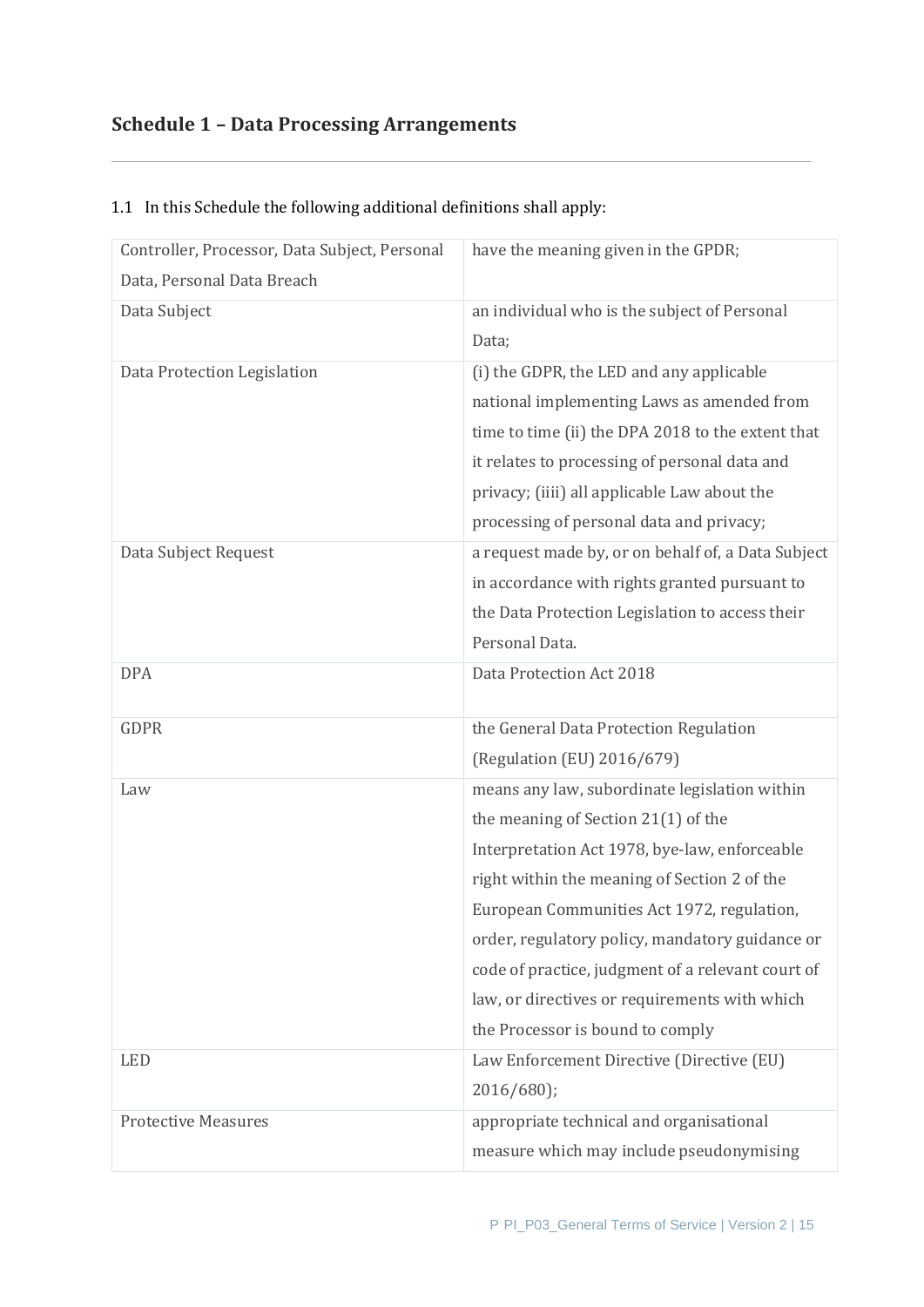| and encrypting Personal Data, ensuring             |
|----------------------------------------------------|
| confidentiality, integrity, availability and       |
| resilience of system and service, ensuring         |
| availability of and access to personal Data can be |
| resorted in a timely manner after an incident,     |
| and regularly assessing and evaluating the         |
| effectiveness of such measures as adopted;         |

- 1.2 The Parties agree that each shall be a Controller in relation to Personal Data processed in connection with this Agreement other than as specified in any applicable Service Agreement. Where acting as a Data Processor, this will be set out in your Service Agreement with us.
- 1.3 Each Party shall comply with its obligations as a Controller under the Data Protection Legislation. The Parties shall provide each other with all reasonable assistance to facilitate compliance by both Parties with the Data Protection Legislation. Neither Party shall do or omit from doing anything that would put the other Party in breach of the Data Protection Legislation.
- 1.4 When either Party obtains Personal Data in connection with this Agreement from a person who is not a Party to this Agreement it shall ensure that any such Personal Data has been collected in accordance with the Data Protection Legislation.
- 1.5 The Parties acknowledge that Data Subjects may exercise their GDPR rights against either or both Parties. Each Party shall provide reasonable assistance to the other to facilitate the handling of such claims. Each Party shall bear any costs it incurs in providing such assistance.
- 1.6 Each Party shall be responsible for providing Data Subjects with the information set out in Articles 13 and 14 of the GDPR ("Fair Processing Information") in accordance with those Articles.
- 1.7 Fair Processing Information will be made available to Data Subjects who elect to use the Services (and therefore whose Personal Data may be shared) when they register for the Services in each Party's privacy policy available on their website.
- 1.8 Where either Party relies on the consent of the Data Subject to meet its obligations under clause 1.3 that Party warrants that: